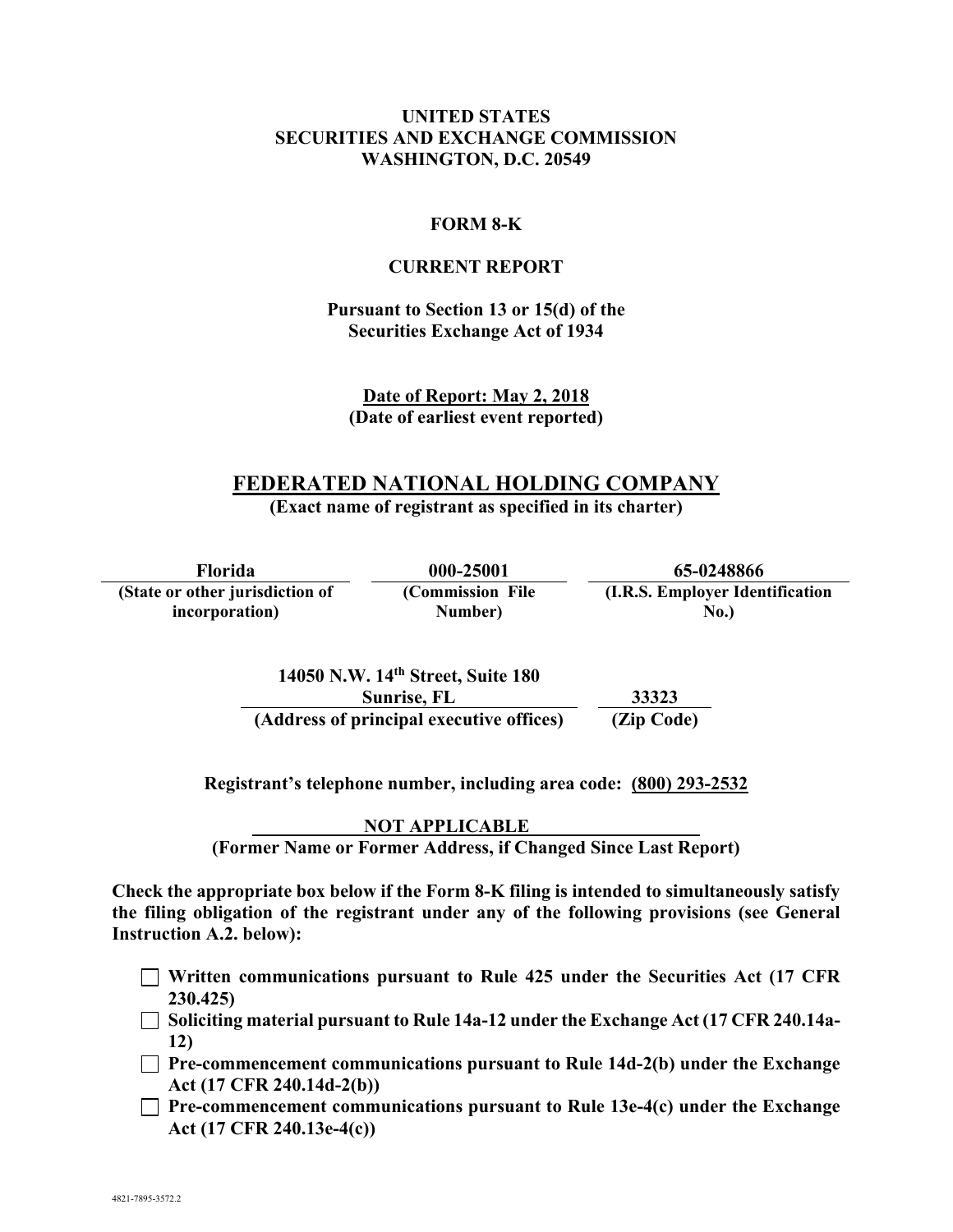### **Item 8.01 Other Events**

On May 2, 2018, HCI Group, Inc. ("HCI") filed a Current Report on Form 8-K disclosing certain written correspondence between HCI and Federated National Holding Company (the "Company"). The Company made the following comment on HCI's disclosure:

As a matter of course, the Company does not comment on potential transaction activity unless there is a material disclosure required. The Company assures its shareholders and other interested parties that its Board of Directors fully executes its fiduciary duties to the Company's shareholders and thoroughly vets any expressions of interest that the Company may receive.

Statements in this Current Report on Form 8-K that are not historical fact are forwardlooking statements that are subject to certain risks and uncertainties that could cause actual events and results to differ materially from those discussed herein. The risks and uncertainties include, without limitation, risks and uncertainties relating to or resulting from matters described from time to time by the Company in releases and publications, and in periodic reports and other documents filed with the U. S. Securities and Exchange Commission. Any such forward-looking statements speak only as of the date on which they are made and the Company does not undertake any obligation to update publicly or revise any forward-looking statements to reflect circumstances or events that occur after the date the forward-looking statements are made.